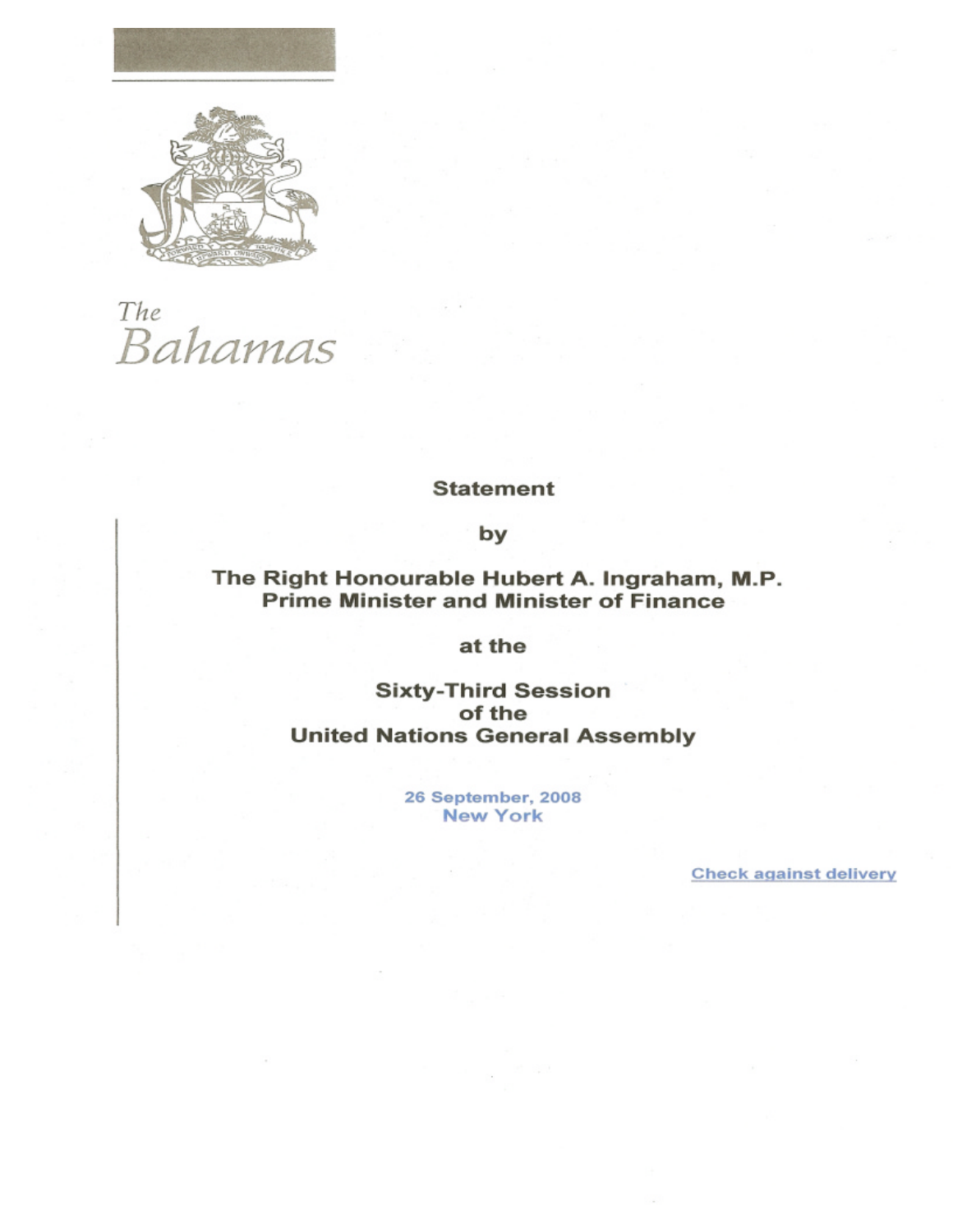Mr. President,

On behalf of the Government and people of the Commonwealth of The Bahamas, I congratulate you on your assumption of the Presidency of this sixty-third session of the General Assembly, and I assure you of the full support and cooperation of my delegation. I should also like to take this opportunity to commend H.E. Mr. Srgjan Kerim on his stewardship of the sixty-second session, just concluded.

Mr. President,

The recent hurricane season has not been kind to our region. Especially hard hit was the Turks and Caicos Islands, Cuba, and Haiti. Because of its ongoing political, economic and social problems, the condition of Haiti leaves much to be desired. Therefore, The Bahamas is especially pleased that the United Nations has remained actively engaged in Haiti and hopes that the much-desired improvement of economic conditions in Haiti will soon eventuate. Above all else, Haiti requires the establishment and maintenance of peace and security.

The Bahamas commends the work of the United Nations Stabilization Mission in Haiti (MINUSTAH). We urge the continued extension of the mandate of MINUSTAH until such time that the foundations for peace, security and development are firmly laid in Haiti.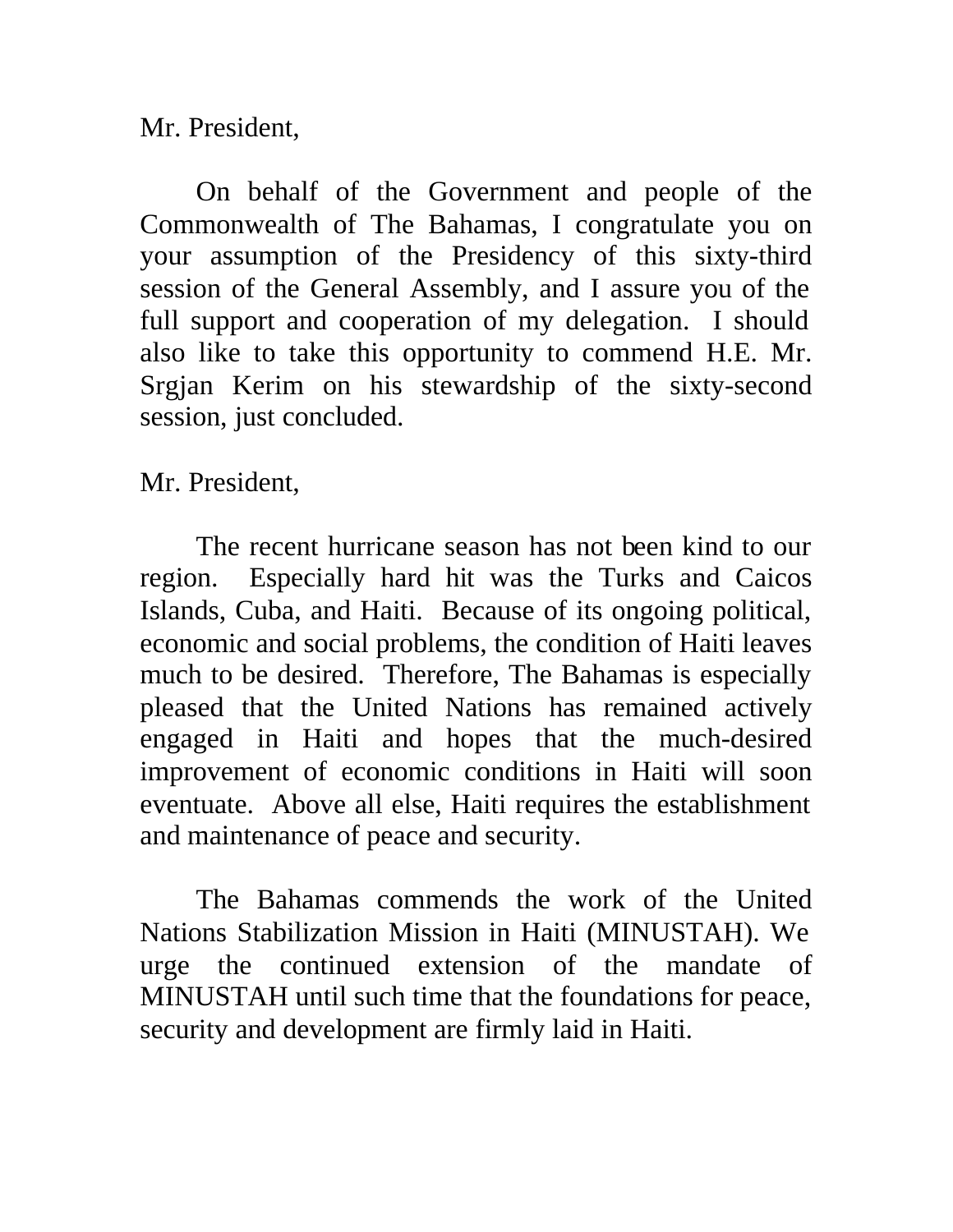As the current Chair of the Caribbean Disaster Emergency Response Agency (CDERA), I am pleased that the Caribbean Community (Caricom) has been able to contribute to the relief efforts in Haiti, but its needs remain at proportions that can only be addressed by the international community.

We are therefore greatly heartened by the "Flash Appeal" for Haiti under the auspices of the UN Office for the Coordination of Humanitarian Affairs (OCHA).

Mr. President,

The Bahamas commends the Secretary-General for this opportunity to assess our global commitment.

We first committed ourselves to the creation of a "society for all" in 1995. Five years later we recommitted ourselves to this objective and signed on to the Development Agenda, a noble objective.

We are now at the halfway point and we must judge for ourselves whether the progress made has been good enough.

We believe that efforts to achieve the Millennium Development Goals, and ultimately create a society for all, must be carried out in tandem with steps to achieve full employment and decent work for all.

Mr. President,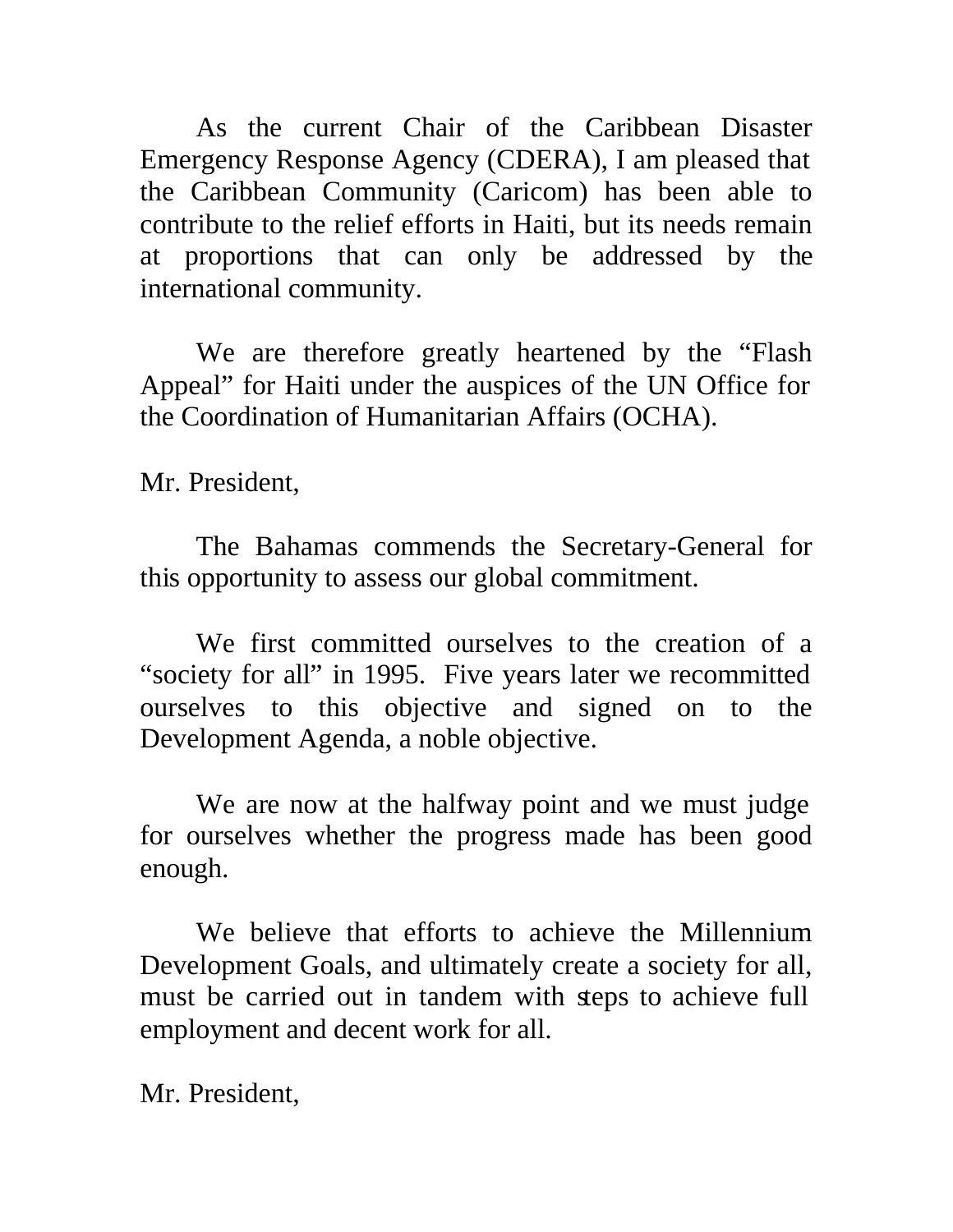The implementation of the MDGs is simply the implementation of my Government's philosophy and programmes.

It is with considerable satisfaction that I am able to report that The Bahamas has achieved many of the MDG targets and indicators. These areas have received the greatest share of the country's budgetary allocations since our country's independence 35 years ago.

Over a two-year period, assistance to the poor and to low-income families in The Bahamas is being increased by 45 per cent.

## Mr. President,

The issue of international migration and development is of particular concern to The Bahamas. We have been burdened for some 60 years now with irregular and unauthorized migration which places increased demands upon The Bahamas' education, health and social services.

And it represents potential national security threats particularly as organized crime networks have become increasingly involved in the cross-border smuggling of illicit drugs firearms, and human cargoes.

Clearly, there remains a need for countries to establish an effective means of matching supply for migration with demand for labour within a safe, legal, humane and orderly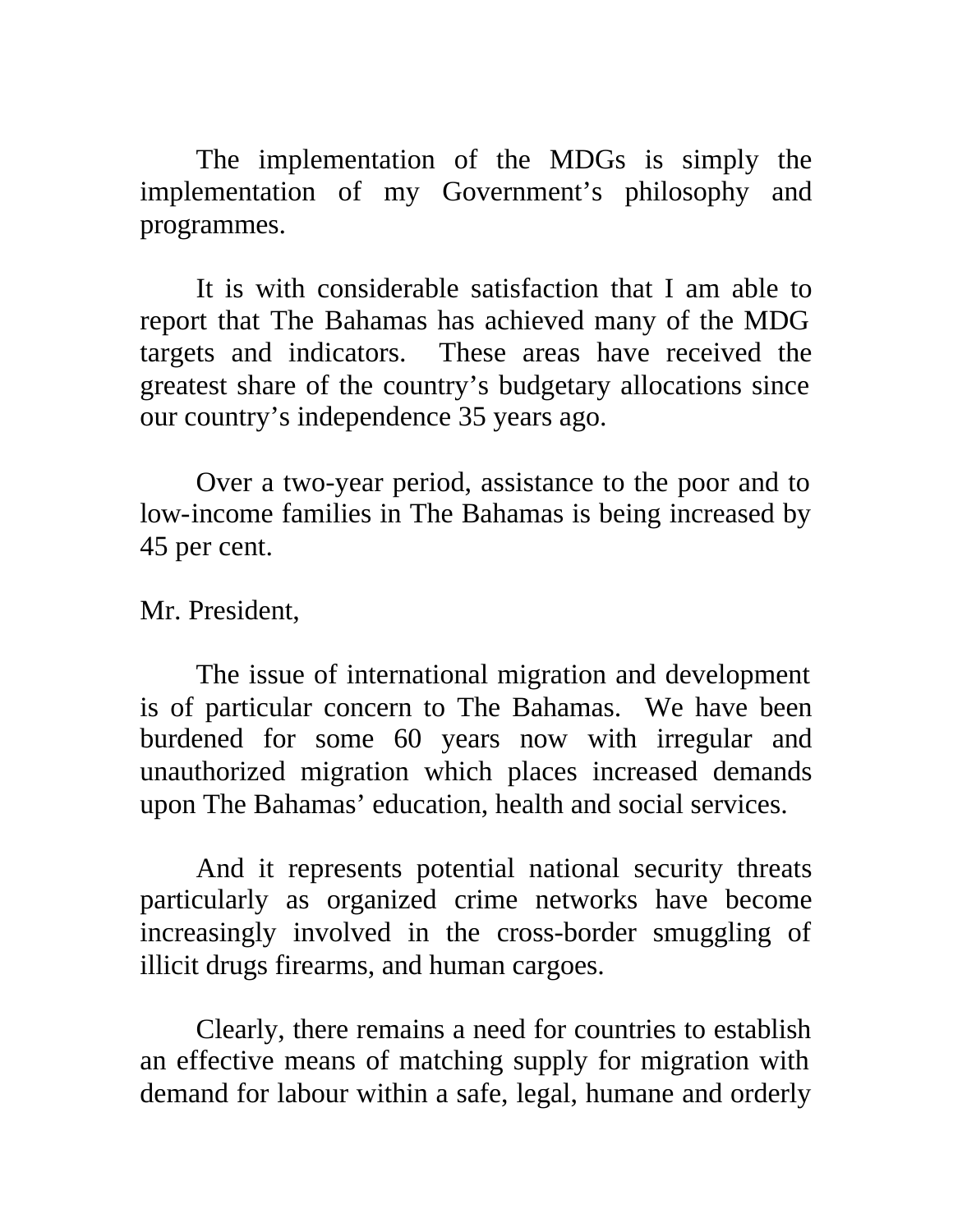structure to maximize social and human development potential arising from global labour mobility.

The success of any such system requires the development of comprehensive migration policies and also continuing dialogue among supply and receiving states. The Bahamas looks forward to the discussion scheduled to take place during this session on the follow-up to the 2006 High-Level Dialogue on International Migration and Development.

Mr. President,

New and emerging problems continue to slow global development; and the current food, energy and financial crisis threaten to erode the gains made over the past 10 years towards ending poverty, hunger, malnutrition, and death.

Apart from the consequential increase in production costs for all consumer goods, the growing cost of energy is affecting the travel plans of many, with direct negative consequences for tourism, the primary industry of The Bahamas.

So too is the persistent challenge of climate change with its dire prognosis for all and most especially for Small Island Developing States (SIDS) such as The Bahamas where 80% of our landmass is within 1.5 meters of sea level. It is no surprise to find The Bahamas listed among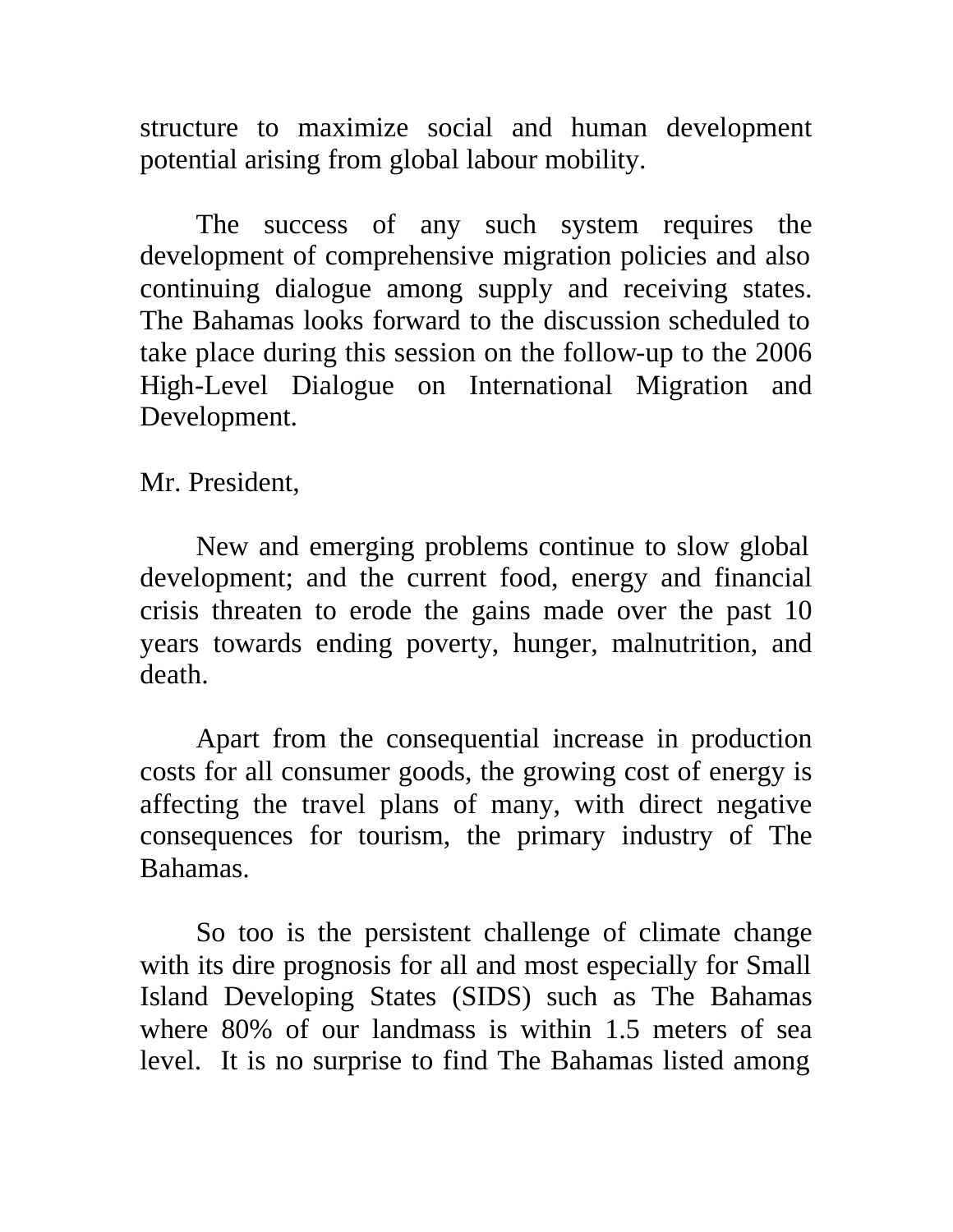the 100 countries most vulnerable to the consequences of climate change and sea level rise.

Potential impacts of further rises in temperature not only include environmental degradation of marine and terrestrial ecosystems -- loss of biodiversity, compromised ground water tables, agricultural lands and fishery resources -- but also the social and economic losses which might be expected from dislocation of labour.

It is this reality which informs The Bahamas' desire for urgent action on climate change.

And, the threats to our environment from climate change are exacerbated by the threat created by the continued transshipment of nuclear waste through the waters surrounding my country and other Caribbean states. I renew the call for an end to this potentially perilous activity.

Mr. President,

The increasing number and fury of hurricanes passing through the Caribbean are, I believe, yet another indication of the negative effects of global climate change. These hurricanes have had a devastating effect on a number of countries in our sub- region this year alone.

They pose a singularly peculiar threat to our countries as they are capable, literally in one fell swoop, of wiping out all the developmental gains we have achieved over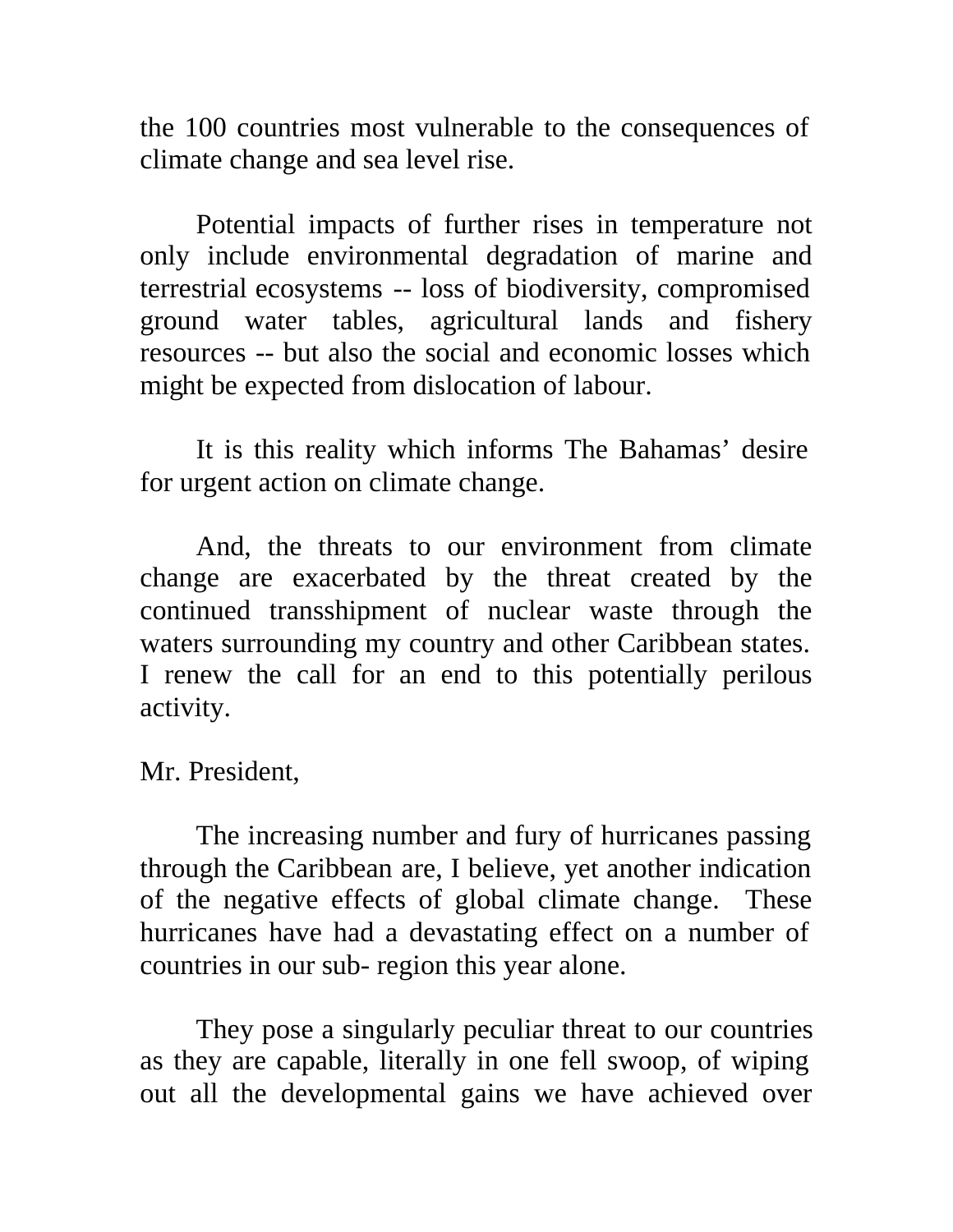many years of hard work. In this vein, I renew the call for a global response to what has been described as a "development emergency".

We must not only act to achieve the MDGs, but also to meet the goals of the broader UN Development Agenda including the Johannesburg Plan of Implementation (JPOI), the Mauritius Strategy for the Further Implementation of the Programme of Action for Small Island Developing States (MSI), and the Hyogo Framework for Action.

We strongly support efforts more effectively to utilize the United Nations system to support the important work of the United Nations Framework Convention on Climate Change (UNFCCC), including implementation of commitments under the Convention, its Kyoto Protocol and the Bali Action Plan.

My Government has recorded its commitment to preserve our marine and terrestrial environments and to meet the targets established by the UN Convention on Biological Diversity for 2010 and 2012. Indeed, we fully expect to exceed our commitment to conserve at least 20 per cent of the near-shore marine resources across The Bahamas by 2020.

Mr. President,

The current global economic climate presents a formidable challenge to both developed and developing countries.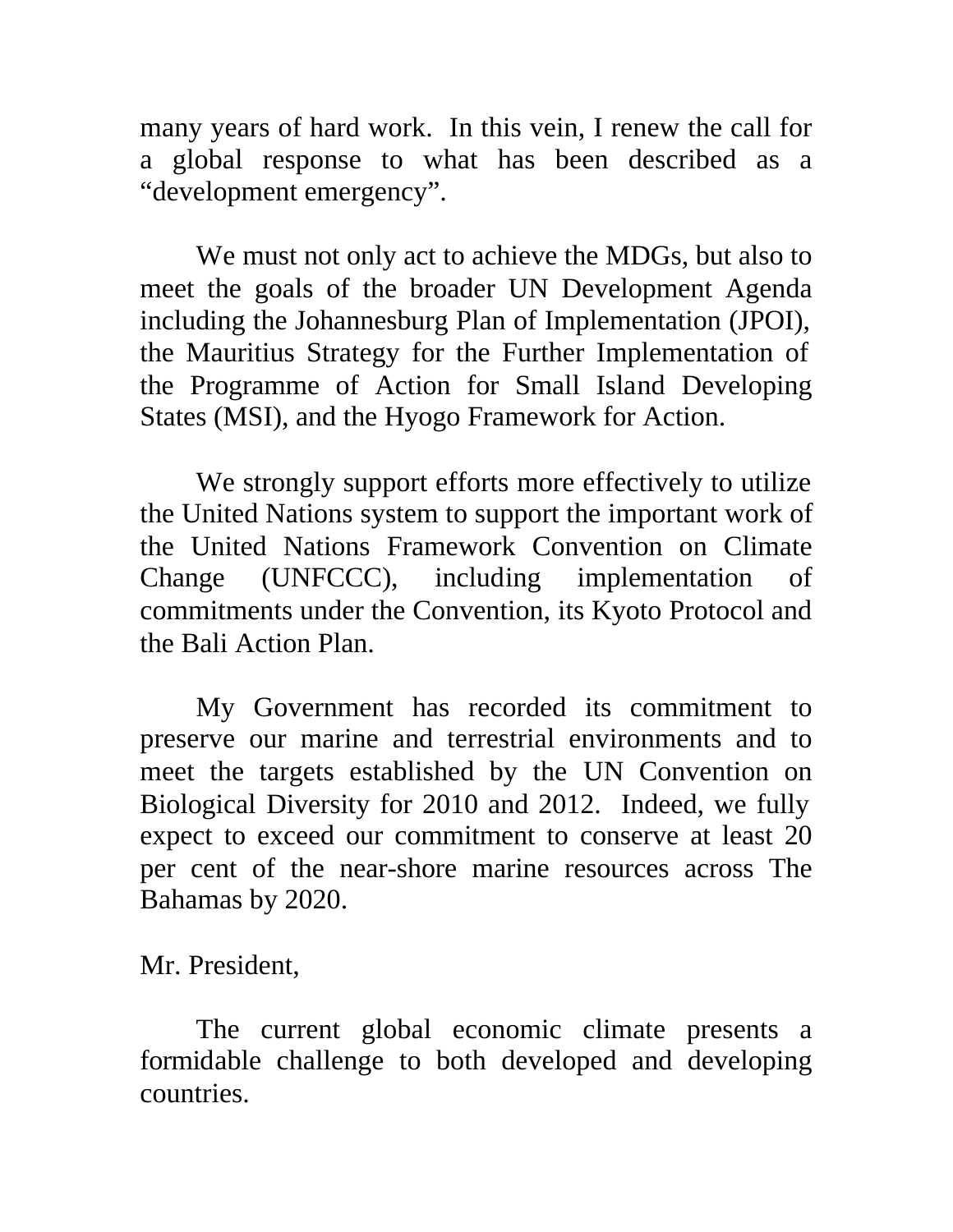The Bahamas has established a comparative and competitive advantage in a number of international service industries by laying a solid foundation based upon the Rule of Law with its attendant protection of private property rights, combined with sound macro-economic policies and a commitment to democratic ideals that foster an enduring political stability.

Our participation in the international economic, financial and trading systems has permitted us to embrace opportunities presented by globalization and to achieve reasonable levels of growth and development.

Nevertheless we remain vulnerable to the challenges posed by our size and the limits on our representation in global governance.

Mr. President,

There is a need for effective, permanent representation of developing countries, particularly small developing countries, in international economic, trade and financial institutions, including the Bretton Woods Institutions and the World Trade Organization (WTO), as well as other bodies like the Financial Stability Forum (FSF) and the Basle Committee.

The Bahamas supports the strengthening of the United Nations Committee of Experts on International Cooperation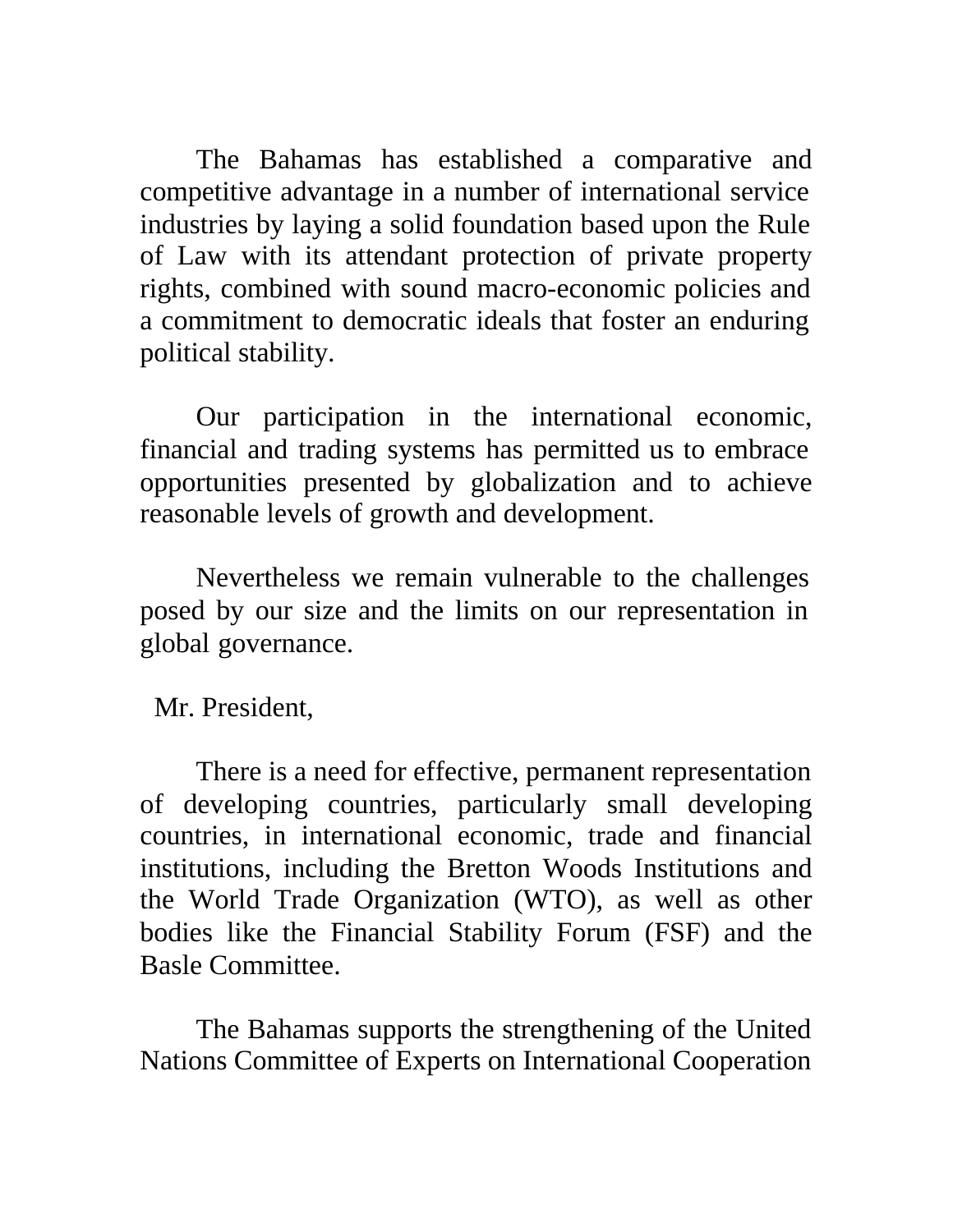on Tax Matters and its upgrade to an intergovernmental body.

It is the view of The Bahamas that international tax matters should be discussed in an open, transparent and inclusive forum, including issues of importance to small developing countries that are not adequately addressed in other organizations.

It is for this and other important reasons that The Bahamas calls for the convening of a major international conference to review the international financial and monetary architecture and global economic governance structures.

 The case of small developing countries must be addressed in the context of international systems that are fair, equitable, objective, open and inclusive.

Mr. President,

The Bahamas reaffirms its support for the intergovernmental negotiations on Security Council reform with a view to expanding the membership of that body in both the permanent and non-permanent categories as well as improving its working methods.

International peace and security is important to us all. The Bahamas fully supported the General Assembly's adoption in September 2006 of the United Nations Global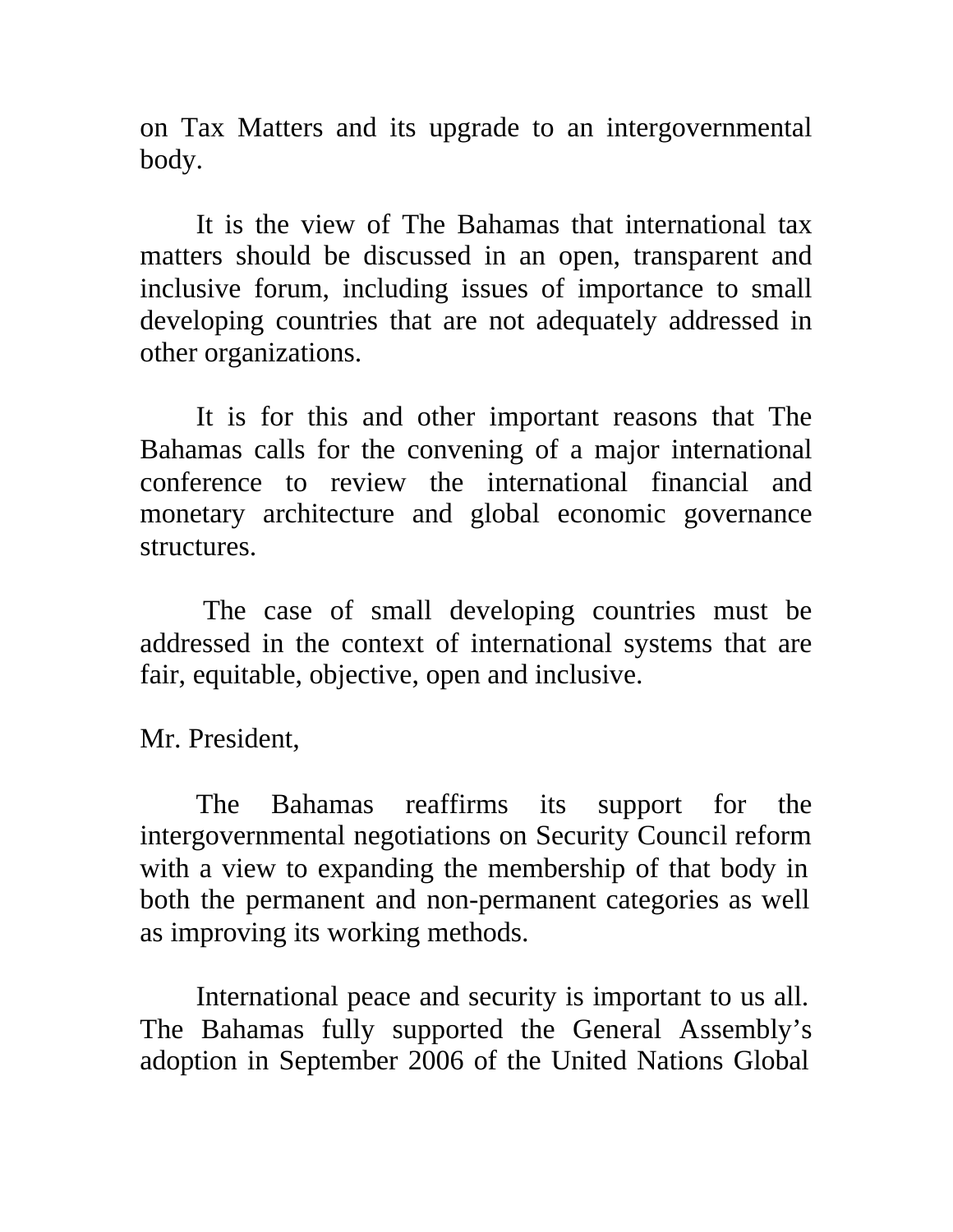Counter-Terrorism Strategy as a framework for collective action to prevent and combat terrorism.

The Bahamas condemns terrorism in all its forms and manifestations; and we call for, and commit to, the full implementation of a culture of peace, justice and human development, and respect for all religions and cultures.

I am pleased to inform of my Government's ratification, since taking office last year, of the United Nations Convention Against Corruption, the International Convention on the Suppression of Terrorist Bombings and the United Nations Convention Against Transnational Organized Crime (Palermo Convention) and its three Protocols.

The Bahamas commends the Secretary General's initiative in organizing the first-ever UN Symposium on Support for the Victims of Terrorism.

Mr. President,

Escalating acts of crime and violence, civil unrest, wars and internal conflicts around the world continue to threaten our efforts to create a just and peaceful international environment.

The 2008 World Drug Report indicates that the supply of illicit drugs is increasing. This has serious consequences for our sub-region. The Bahamas and member States of the Caribbean Community are neither significant producers nor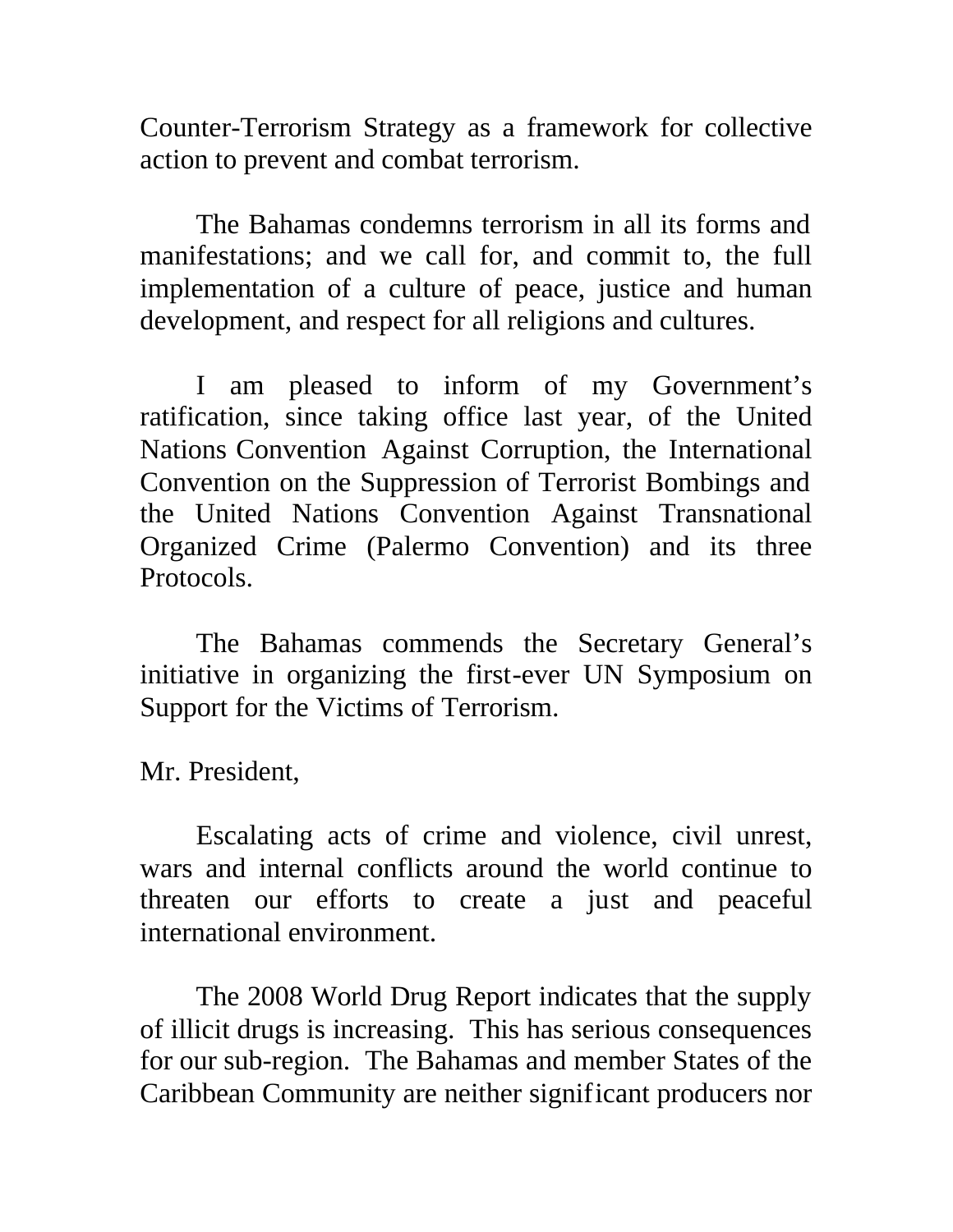suppliers of narcotics. We are neither manufacturers nor suppliers of small arms and light weapons.

Yet, the meteoric rise in the illicit trafficking in drugs, small arms and light weapons, illegal migration, and human trafficking through our sub-region creates a formidable challenge to the national security and socio-economic growth and development of our countries.

The Bahamas reiterates the call made by Caricom last July for the illicit brokering in small arms and light weapons to be addressed in a holistic, transparent and legally-binding manner, with renewed commitments for effective and enhanced safeguards.

Winning the war on crime and violence is of utmost importance to my country. We continue to dedicate significant and increased resources, both recurrent and capital, to law enforcement so as to better fight the wave of crime and violence that defies our own description of ourselves.

We continue to engage in bilateral agreements with neighbouring states to tackle the war on drug trafficking. And we continue to advance reforms in our criminal justice and judicial systems.

Mr. President,

We are poised to mark, on December  $10<sup>th</sup>$ , one of the greatest achievements of this great organization: the  $60<sup>th</sup>$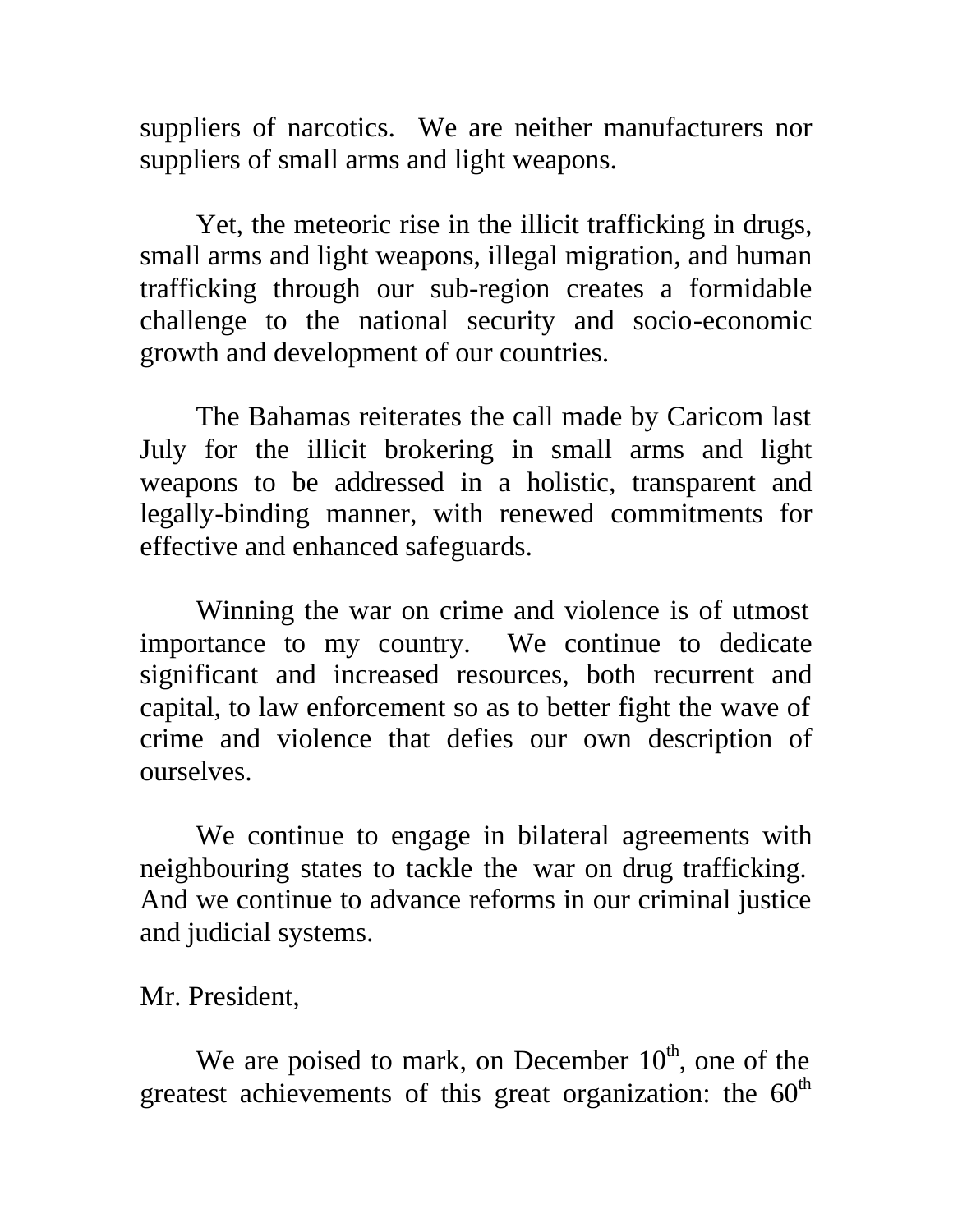anniversary of the adoption of the Universal Declaration on Human Rights. The Bahamas reaffirms its commitment to the fundamental principles of human rights, dignity and freedom for all.

The Bahamas commends the entering into force of the Convention on the Rights of Persons with Disabilities, and the adoption of the International Convention for the Protection of All Persons from Enforced Disappearances and the Declaration on the Rights of Indigenous Peoples.

For more than six decades, human rights, poverty and development, and peace and security have attracted the attention of this assembly. The complexity of these issues, coupled with a lack of good governance and political sensitivity, has too often impeded meaningful advances.

As we celebrate the Declaration's  $60<sup>th</sup>$  anniversary, I recall the vision of a former First Lady of the United States of America, Eleanor Roosevelt, as expressed in her address at Brandeis University, Massachusetts, on March 8, 1960:

"We are going to have to work for a peaceful world continuously without stopping because differences exist among people. They exist in families, they exist within nations and they will exist in the world. And therefore, without any question you are going to have to work to achieve peace in the world much more continuously than you have ever worked."